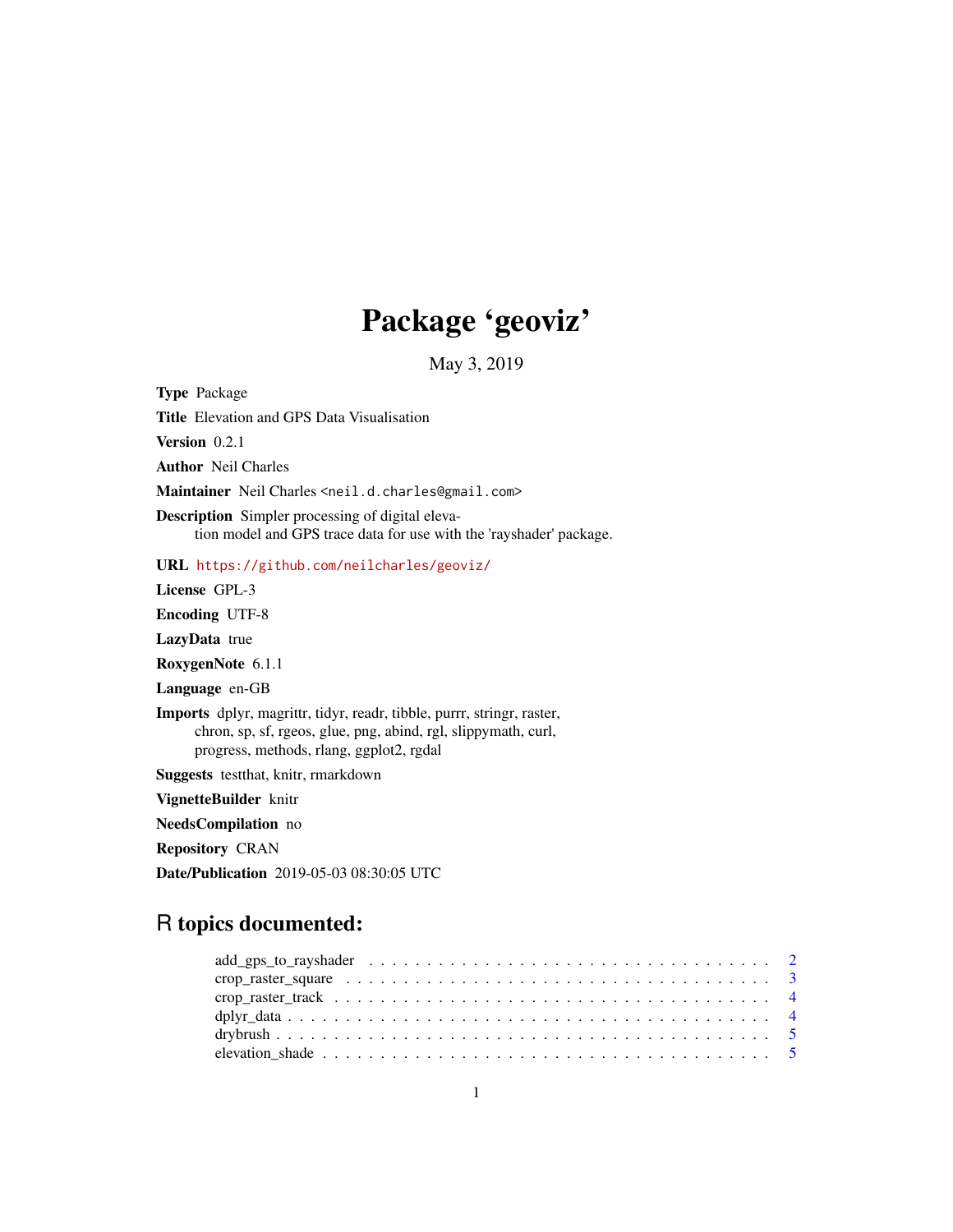<span id="page-1-0"></span>

|       | $lationality to rayshader coordinates         10$ |  |
|-------|---------------------------------------------------|--|
|       |                                                   |  |
|       |                                                   |  |
|       |                                                   |  |
|       |                                                   |  |
|       |                                                   |  |
|       |                                                   |  |
|       |                                                   |  |
| Index |                                                   |  |

add\_gps\_to\_rayshader *Adds a GPS trace to a 'rayshader' scene*

## Description

Adds a GPS trace to a 'rayshader' scene

#### Usage

```
add_gps_to_rayshader(raster_input, lat, long, alt, zscale,
 line_width = 1, colour = "red", alpha = 0.8, lightsaber = TRUE,
 clamp_to_ground = FALSE, raise\_ag1 = 0, ground\_shadow = FALSE,as_line = TRUE, point_size = 20)
```
## Arguments

| raster_input    | a raster                                                                                                                                         |
|-----------------|--------------------------------------------------------------------------------------------------------------------------------------------------|
| lat             | vector of decimal latitude points                                                                                                                |
| long            | vector of decimal longitude points                                                                                                               |
| alt             | vector of altitudes                                                                                                                              |
| zscale          | ratio of raster cells to altitude                                                                                                                |
| line_width      | line width of the gps trace                                                                                                                      |
| colour          | colour of the gps trace                                                                                                                          |
| alpha           | alpha of the gps trace (has no effect if lightsaber $=$ TRUE)                                                                                    |
| lightsaber      | $(default = TRUE)$ gives the GPS trace an inner glow affect                                                                                      |
| clamp_to_ground |                                                                                                                                                  |
|                 | $(detault = FALSE)$ clamps the gps trace to ground level + raise_agl                                                                             |
| raise_agl       | $(\text{default} = 0)$ raises a clamped to ground track by the specified amount. Useful<br>if gps track occasionally disappears into the ground. |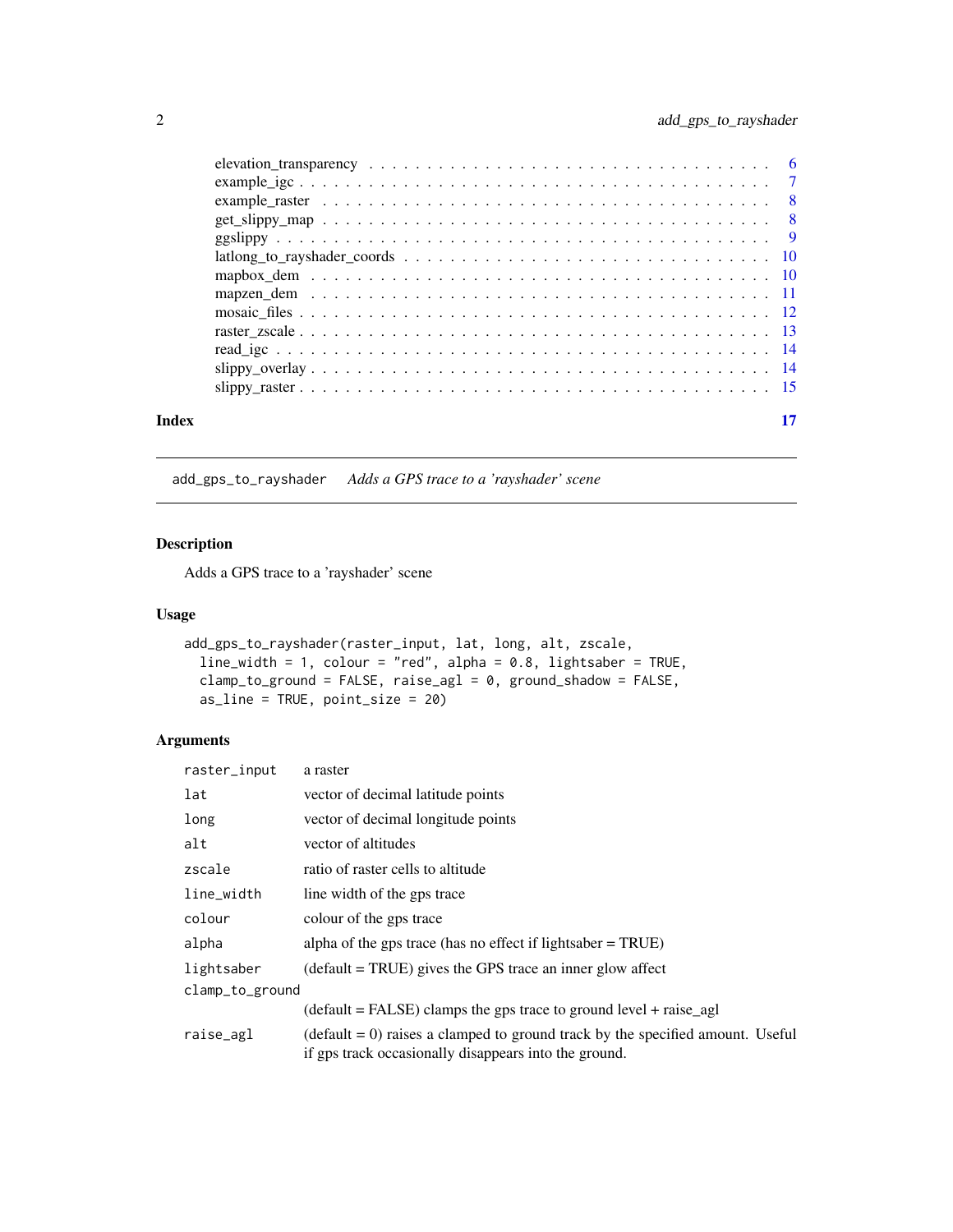## <span id="page-2-0"></span>crop\_raster\_square 3

| ground_shadow | $\beta$ (default = FALSE) adds a ground shadow to a flight gps trace                                                          |
|---------------|-------------------------------------------------------------------------------------------------------------------------------|
| as line       | (default = TRUE) Set to FALSE to render single points instead of a trace line<br>(which then ignores line_width & lightsaber) |
| point_size    | size of points when as $\text{line} = \text{TRUE}$                                                                            |

#### Value

Adds GPS trace to the current 'rayshader' scene

## Examples

```
flight <- example_igc()
add_gps_to_rayshader(example_raster(),
  flight$lat,
  flight$long,
  flight$altitude,
  zscale = 25
```
crop\_raster\_square *Crops a raster and returns a smaller square raster*

#### Description

Crops a raster and returns a smaller square raster

#### Usage

```
crop_raster_square(rasterIn, lat, long, square_km,
  increase_resolution = 1)
```
## Arguments

| rasterIn            | a raster                                                      |  |  |  |  |  |
|---------------------|---------------------------------------------------------------|--|--|--|--|--|
| lat                 | WGS84 latitude of the centre of the cropped square            |  |  |  |  |  |
| long                | WGS84 longitude of the centre of the cropped square           |  |  |  |  |  |
| square_km           | length of one side of the square in km                        |  |  |  |  |  |
| increase_resolution |                                                               |  |  |  |  |  |
|                     | optional multiplier to increase number of cells in the raster |  |  |  |  |  |

#### Value

A cropped raster

## Examples

```
crop_raster_square(example_raster(), lat = 54.513293, long = -3.045598, square_km = 0.01)
```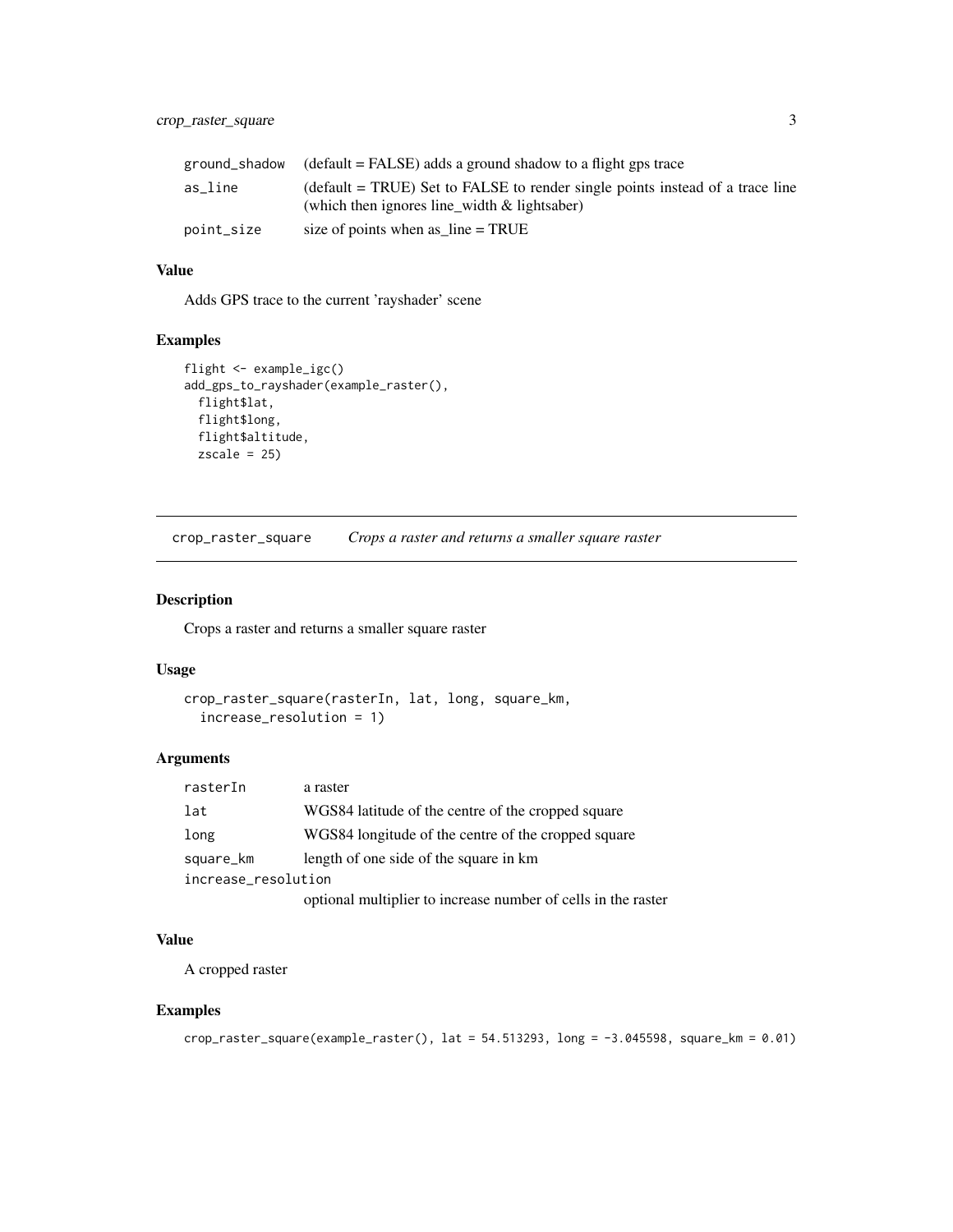<span id="page-3-0"></span>

## Description

Crops a raster into a rectangle surrounding a set of lat long points

#### Usage

```
crop_raster_track(raster_input, lat_points, long_points,
 width_buffer = 1, increase_resolution = 1)
```
## Arguments

| raster_input        | a raster                                                                       |
|---------------------|--------------------------------------------------------------------------------|
| lat_points          | a vector of WGS84 latitudes                                                    |
| long_points         | a vector of WGS84 longitudes                                                   |
| width_buffer        | buffer distance around the provided points in km                               |
| increase_resolution |                                                                                |
|                     | optional multiplier to increase number of cells in the raster. Default $= 1$ . |

#### Value

cropped raster

#### Examples

```
crop_raster_track(example_raster(), example_igc()$lat, example_igc()$long)
```
dplyr\_data *.data to allow column name use in dplyr*

## Description

See https://github.com/STAT545-UBC/Discussion/issues/451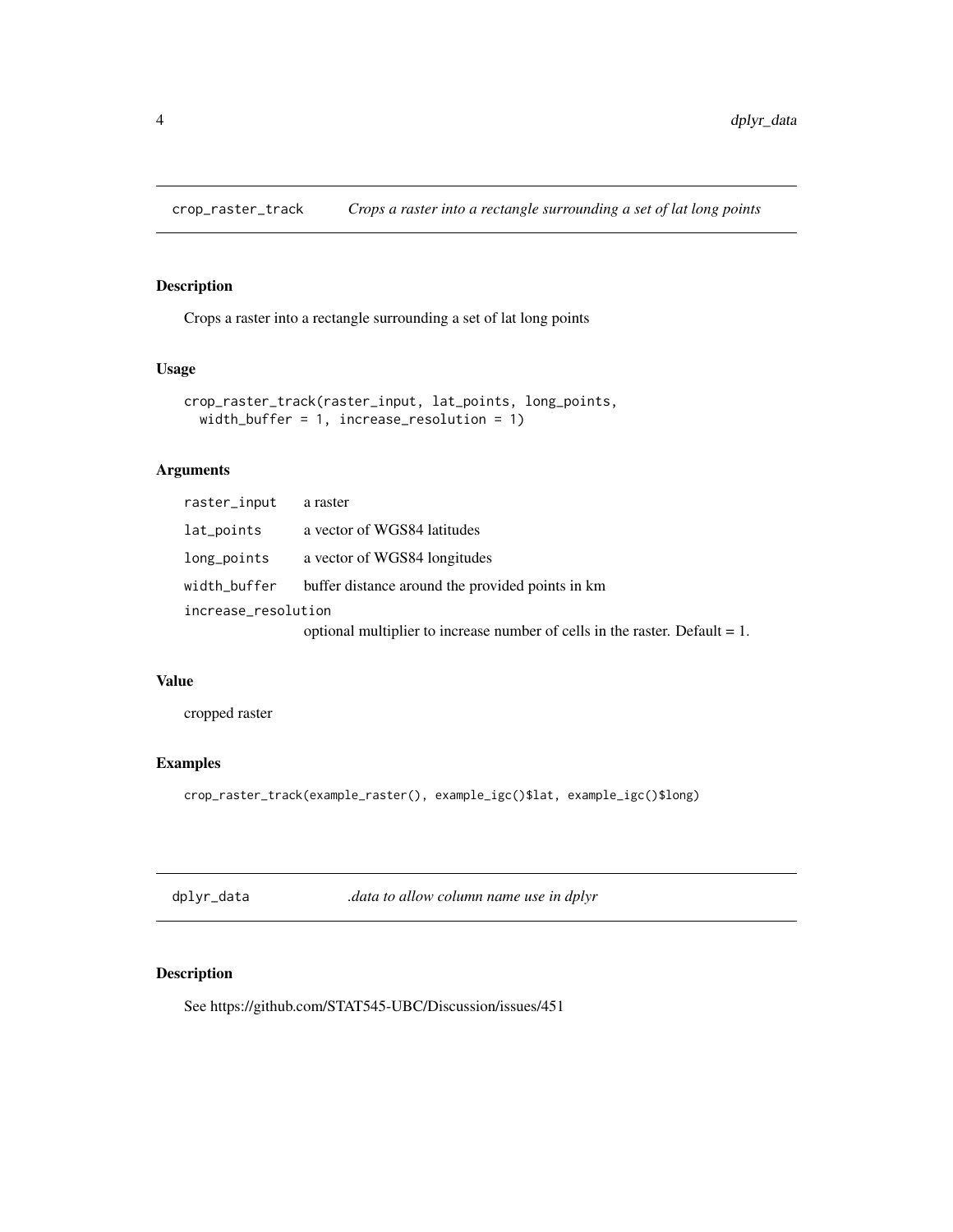<span id="page-4-0"></span>drybrush *Simulates a dry brushing effect. Differs from elevation\_transparency() in that colour is applied based on local altitude peaks, not across the whole raster*

#### Description

Simulates a dry brushing effect. Differs from elevation\_transparency() in that colour is applied based on local altitude peaks, not across the whole raster

#### Usage

```
drybrush(raster_dem, aggregation_factor = 10, max_colour_altitude = 30,
 opacity = 0.5, elevation_palette = c("#3f3f3f", "#ffa500"))
```
## Arguments

| raster_dem A raster |                                                                         |  |  |  |  |
|---------------------|-------------------------------------------------------------------------|--|--|--|--|
| aggregation_factor  |                                                                         |  |  |  |  |
|                     | grid size to determine local altitude peaks                             |  |  |  |  |
| max_colour_altitude |                                                                         |  |  |  |  |
|                     | Altitude below which colours will be graduated across elevation palette |  |  |  |  |
| opacity             | overall opacity of the returned image.                                  |  |  |  |  |
| elevation_palette   |                                                                         |  |  |  |  |
|                     | Colour scheme c(colour_for_low_altitude, colour_for_high_altitude)      |  |  |  |  |

#### Value

An image with a drybrushed colour effect, highlighting local peaks

#### Examples

overlay\_image <- drybrush(example\_raster())

elevation\_shade *Produces an elevation shaded image from a raster*

## Description

Produces an elevation shaded image from a raster

```
elevation_shade(raster_dem, elevation_palette = c("#54843f", "#808080",
  "#FFFFFF"), return\_png = TRUE, png\_opacity = 0.9)
```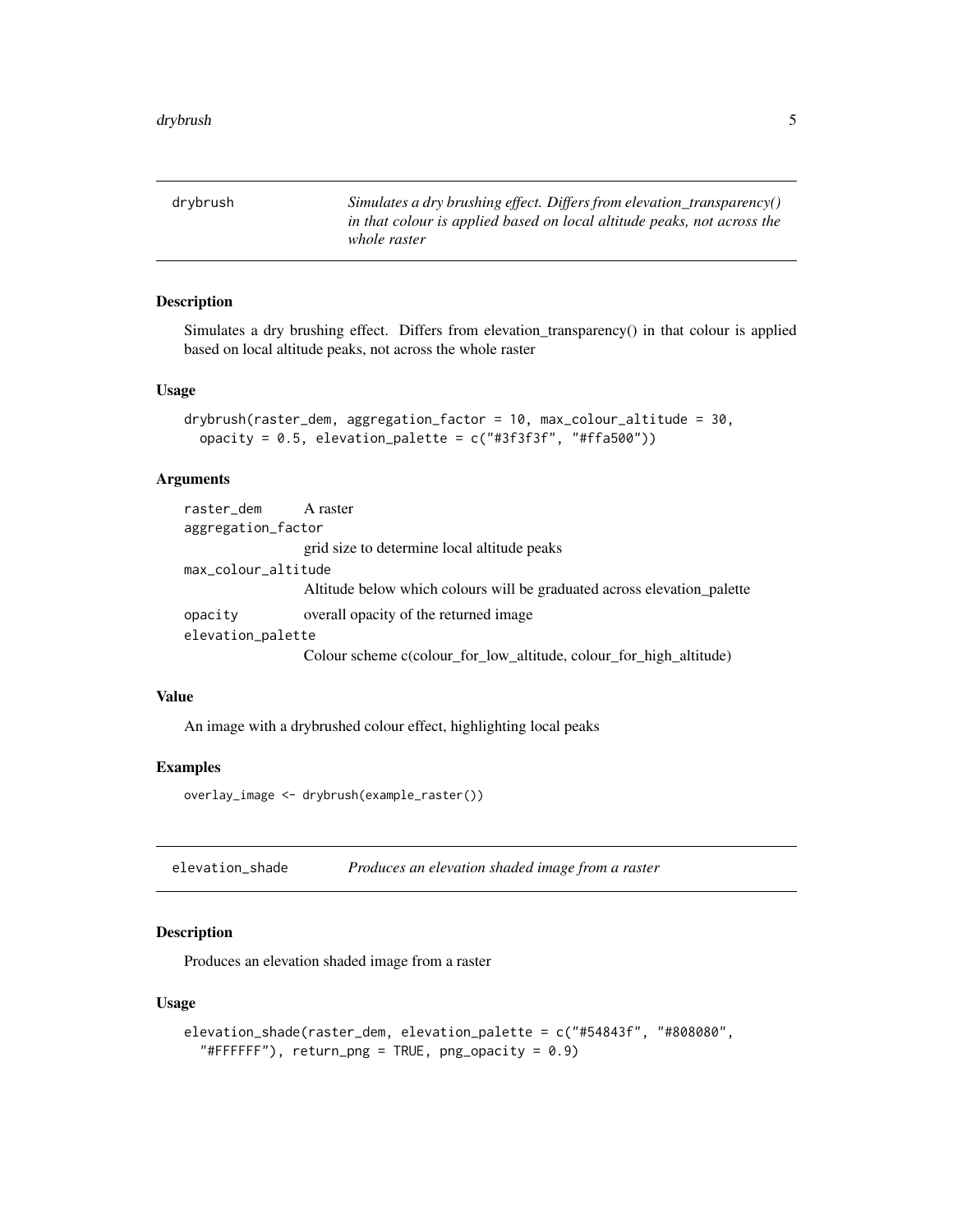## Arguments

| raster_dem        | a raster                                                        |  |  |  |  |
|-------------------|-----------------------------------------------------------------|--|--|--|--|
| elevation_palette |                                                                 |  |  |  |  |
|                   | a vector of colours to use for elevation shading                |  |  |  |  |
| return_png        | TRUE to return an image. FALSE will return a raster             |  |  |  |  |
| png_opacity       | Opacity of the returned image. Ignored if $return\_png = FALSE$ |  |  |  |  |

#### Value

elevation shaded image

#### Examples

elevation\_shade(example\_raster())

elevation\_transparency

*Turns overlay images transparent based on altitude. Can be used to create an image overlay that will only apply to valleys, or only to hills.*

## Description

Turns overlay images transparent based on altitude. Can be used to create an image overlay that will only apply to valleys, or only to hills.

## Usage

```
elevation_transparency(overlay_image, raster_dem, alpha_max = 0.4,
  alpha_min = 0, pt\_alt\_low = 0.05, pt\_alt\_high = 0.25)
```
## Arguments

| overlay_image | the image on which to alter transparency                                                 |
|---------------|------------------------------------------------------------------------------------------|
| raster_dem    | elevation model raster file that will be used to adjust transparency                     |
| alpha_max     | Transparency required at higher altitudes                                                |
| alpha_min     | Transparency required at lower altitudes                                                 |
| $pct_alt_low$ | The percent of maximum altitude contained in raster_dem at which alpha_max<br>will apply |
| pct_alt_high  | The percent of maximum altitude contained in raster_dem at which alpha_min<br>will apply |

## Value

An image with transparency defined by altitude

<span id="page-5-0"></span>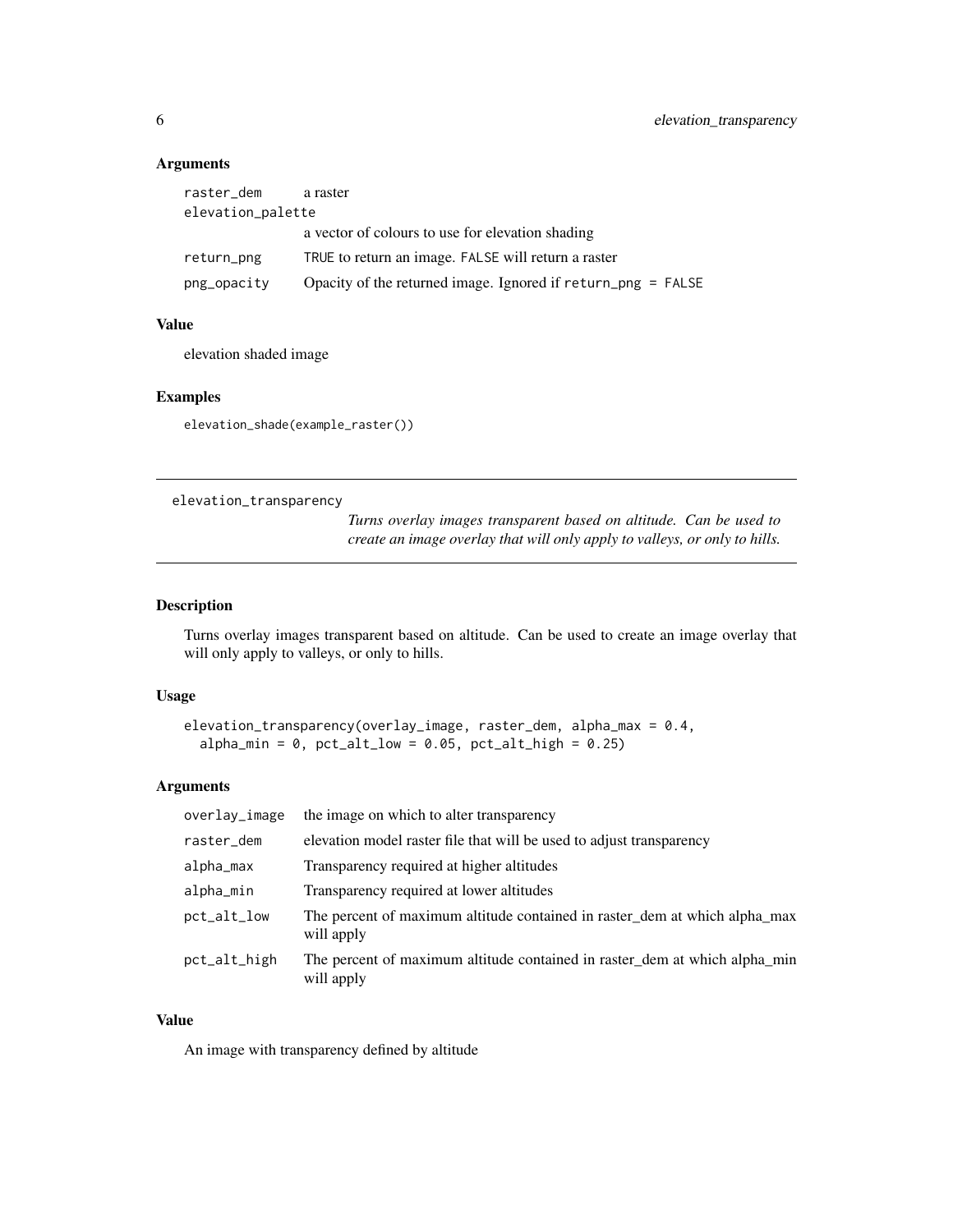## <span id="page-6-0"></span>example\_igc 7

#### Examples

```
# elevation_transparency defaults to making hills transparent. Flip alpha_max
# and alpha_min values to reverse it.
#
# Transparency in the range between pct_alt_low and pct_alt_high will
# smoothly transition between alpha_max and alpha_min.
overlay_image <- elevation_shade(example_raster(), elevation_palette = c("#000000", "#FF0000"))
 #Making hills transparent
ggmap_overlay_transparent_hills <- elevation_transparency(overlay_image,
  example_raster(), alpha_max = 0.8, alpha_min = 0, pct_alt_low = 0.05,
  pt\_alt\_high = 0.25# To make valleys transparent, flip alpha_max and alpha_min
 ggmap_overlay_transparent_valleys <- elevation_transparency(overlay_image,
   example_raster(), alpha_max = 0, alpha_min = 0.8, pct_alt_low = 0.05,
  pt\_alt\_high = 0.25
```

```
example_igc Returns an example IGC file using read_igc()
```
#### Description

Returns an example IGC file using read\_igc()

#### Usage

example\_igc()

#### Value

a tibble

## Examples

# Loads a paragliding flight GPS track, originally downloaded from xcleague.com

igc <- example\_igc()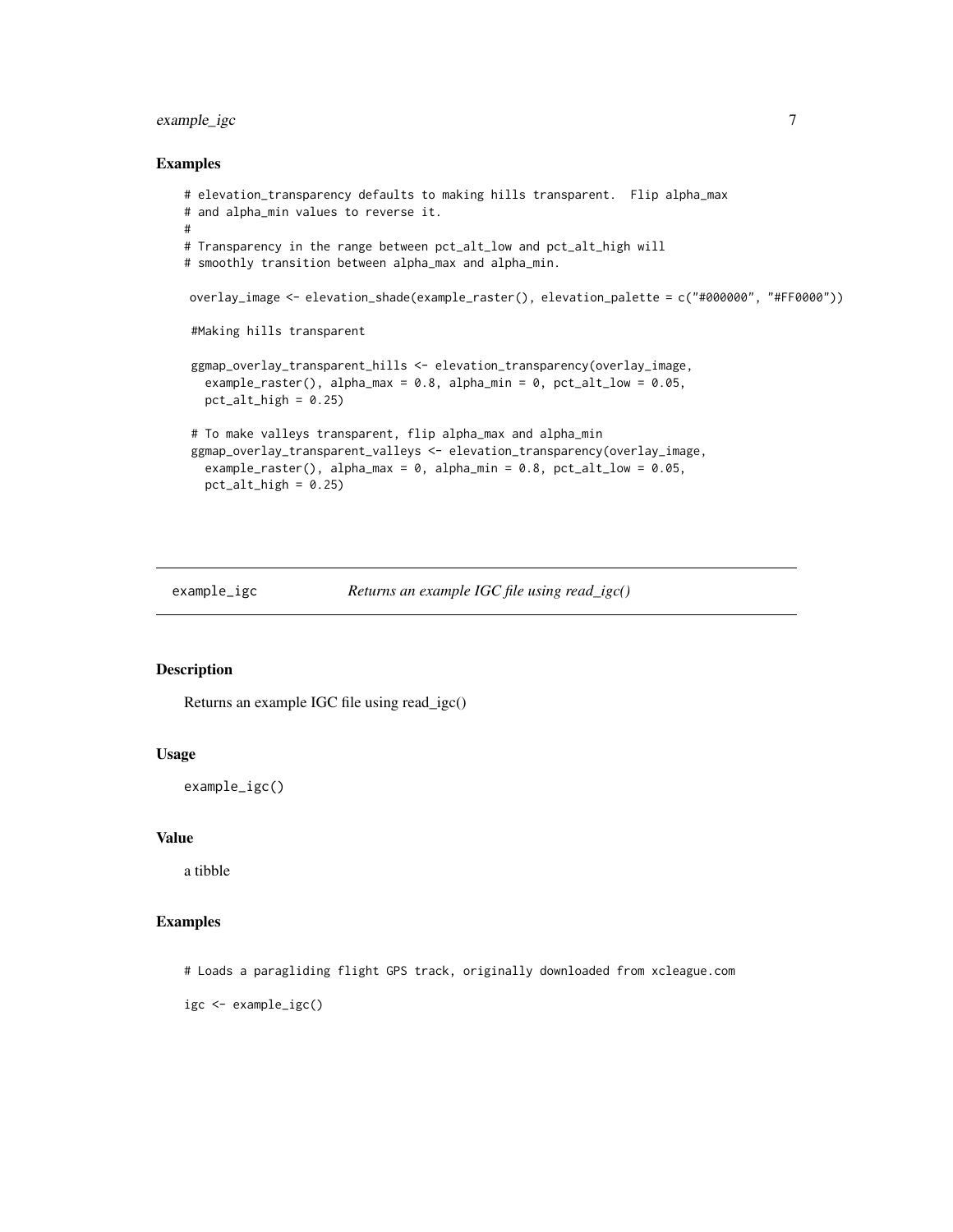<span id="page-7-0"></span>

#### Description

Returns an example digital elevation model raster file()

#### Usage

```
example_raster()
```
## Value

a raster

## Examples

```
# Load elevation data describing a small section of the English Lake District
# Source: EU Copernicus https://land.copernicus.eu/terms-of-use
```

```
example_raster <- example_raster()
```

| get_slippy_map | Obtains and merges map tiles from various sources using the 'slippy- |  |
|----------------|----------------------------------------------------------------------|--|
|                | math' package                                                        |  |

#### Description

Obtains and merges map tiles from various sources using the 'slippymath' package

#### Usage

```
get_slippy_map(bounding_box, image_source = "stamen",
  image_type = "watercolor", max_tiles = 10, api_key)
```
## Arguments

| bounding_box | Any object for which raster::extent() can be calculated.                                                                                                                                                                                                                                                                                                |
|--------------|---------------------------------------------------------------------------------------------------------------------------------------------------------------------------------------------------------------------------------------------------------------------------------------------------------------------------------------------------------|
| image_source | Source for the overlay image. Valid entries are "mapbox", "mapzen", "stamen".                                                                                                                                                                                                                                                                           |
| image_type   | The type of overlay to request. "satellite", "mapbox-streets-v8", "mapbox-terrain-<br>v2", "mapbox-traffic-v1", "terrain-rgb", "mapbox-incidents-v1" (mapbox), "dem"<br>(mapzen) or "watercolor", "toner", "toner-background", "toner-lite" (stamen).<br>You can also request a custom Mapbox style by specifying image_source = "mapbox", image_type = |
| max_tiles    | Maximum number of tiles to be requested by 'slippymath'                                                                                                                                                                                                                                                                                                 |
| api_key      | API key (required for 'mapbox')                                                                                                                                                                                                                                                                                                                         |
|              |                                                                                                                                                                                                                                                                                                                                                         |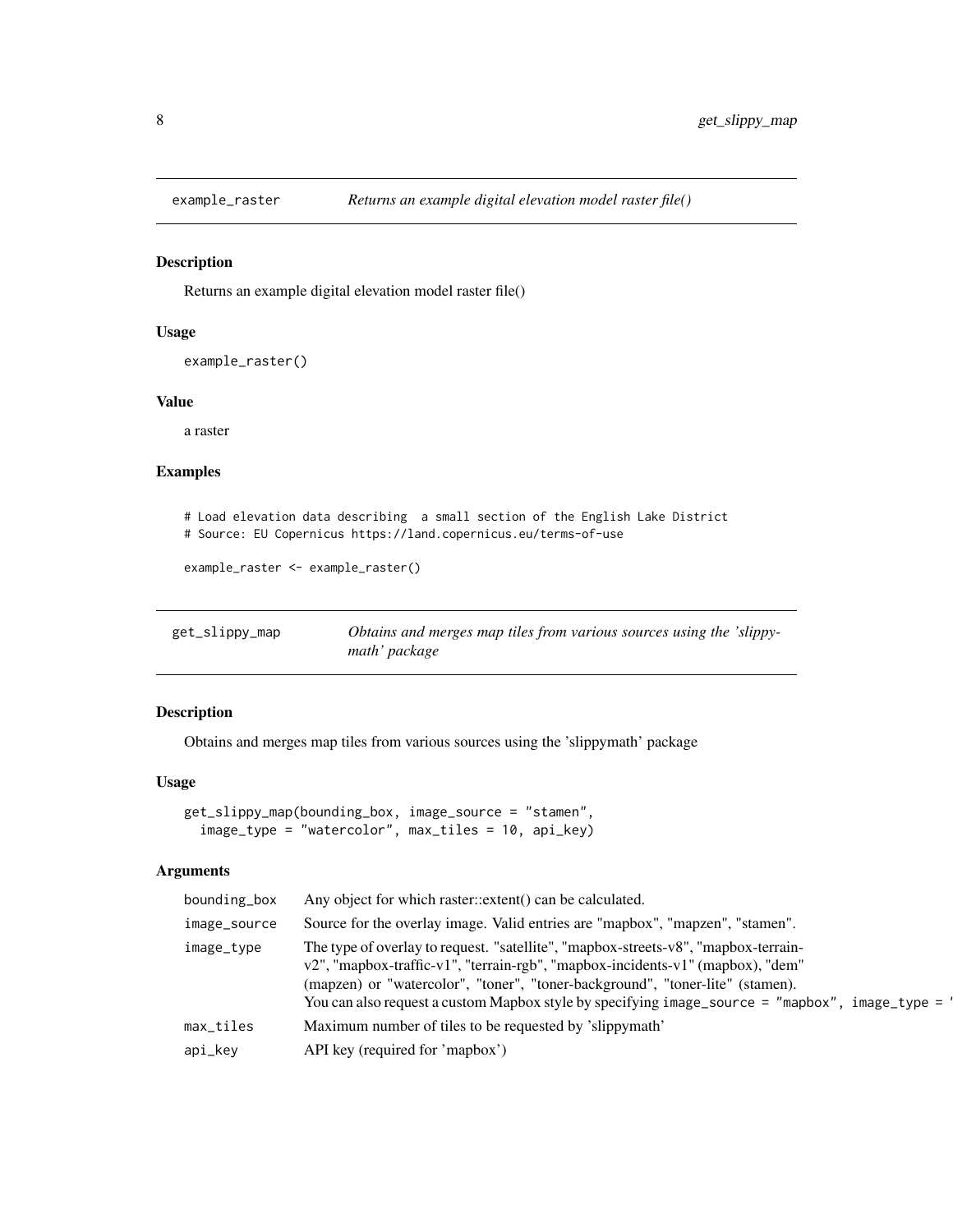#### <span id="page-8-0"></span>ggslippy and the set of the set of the set of the set of the set of the set of the set of the set of the set of the set of the set of the set of the set of the set of the set of the set of the set of the set of the set of

#### Value

a rasterBrick with the same dimensions (but not the same resolution) as bounding\_box

#### Examples

```
map <- get_slippy_map(example_raster(),
  image_source = "stamen",
  image_type = "watercolor",
  max_tiles = 5)
```

| ggslippy | Adds a layer created using slippy_overlay() or slippy_raster() to a |
|----------|---------------------------------------------------------------------|
|          | 'ggplot2' chart                                                     |

## Description

Adds a layer created using slippy\_overlay() or slippy\_raster() to a 'ggplot2' chart

#### Usage

ggslippy(slippy\_raster, alpha = 1, set\_coord\_equal = TRUE)

#### Arguments

```
slippy_raster A raster raster returned by either slippy_raster() or slippy_overlay(return_png = FALSE)
alpha Opacity of the raster in 'ggplot2'
set_coord_equal
```
TRUE returns a square plot

#### Value

a ggplot object

#### Examples

```
library(ggplot2)
library(geoviz)
dem <- example_raster()
dem <- raster::aggregate(dem, 10) #aggregate to speed up ggplot for testing
gg_overlay_image <- slippy_overlay(
  dem,
  image_source = "stamen",
  image_type = "watercolor",
  return_png = FALSE,
  max_tiles = 2
```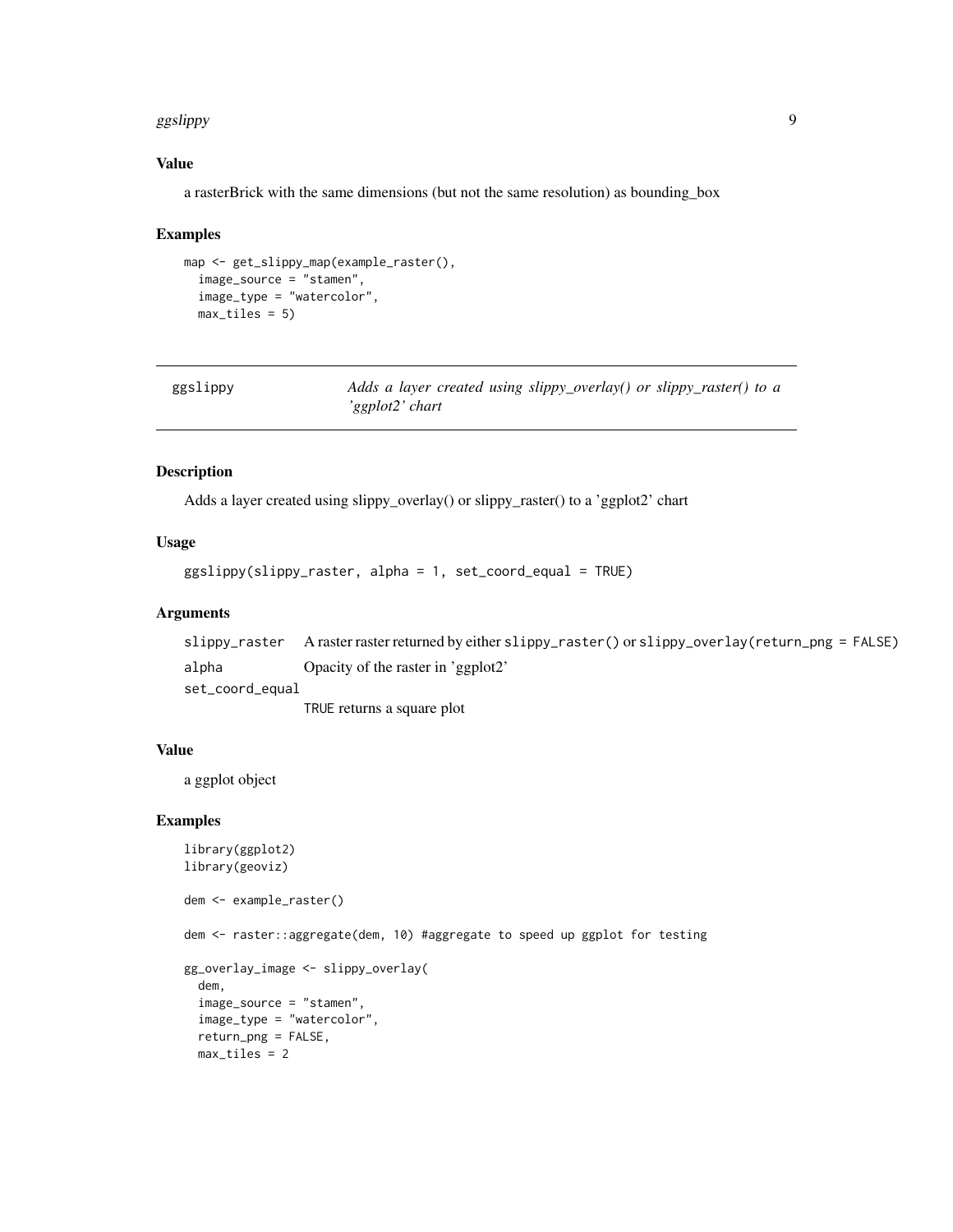```
)
ggplot() +
 ggslippy(gg_overlay_image, set_coord_equal = FALSE)
```
## latlong\_to\_rayshader\_coords

*Converts WGS84 lat long points into 'rayshader' coordinates. Useful for adding arbitrary points and text to a 'rayshader' scene.*

#### Description

Converts WGS84 lat long points into 'rayshader' coordinates. Useful for adding arbitrary points and text to a 'rayshader' scene.

## Usage

latlong\_to\_rayshader\_coords(raster\_input, lat, long)

#### Arguments

| raster_input | a raster                         |
|--------------|----------------------------------|
| lat          | vector of WGS84 latitude points  |
| long         | vector of WGS84 longitude points |

#### Value

A tibble with x,y in 'rayshader' coordinates

#### Examples

latlong\_to\_rayshader\_coords(example\_raster(), example\_igc()\$lat, example\_igc()\$long)

|  | mapbox_dem |  |
|--|------------|--|
|--|------------|--|

mapbox\_dem *Gets Digital Elevation Model (DEM) data from 'mapbox'*

## Description

Gets Digital Elevation Model (DEM) data from 'mapbox'

```
mapbox_dem(lat, long, square_km, width_buffer = 1, max_tiles = 10,
 api_key)
```
<span id="page-9-0"></span>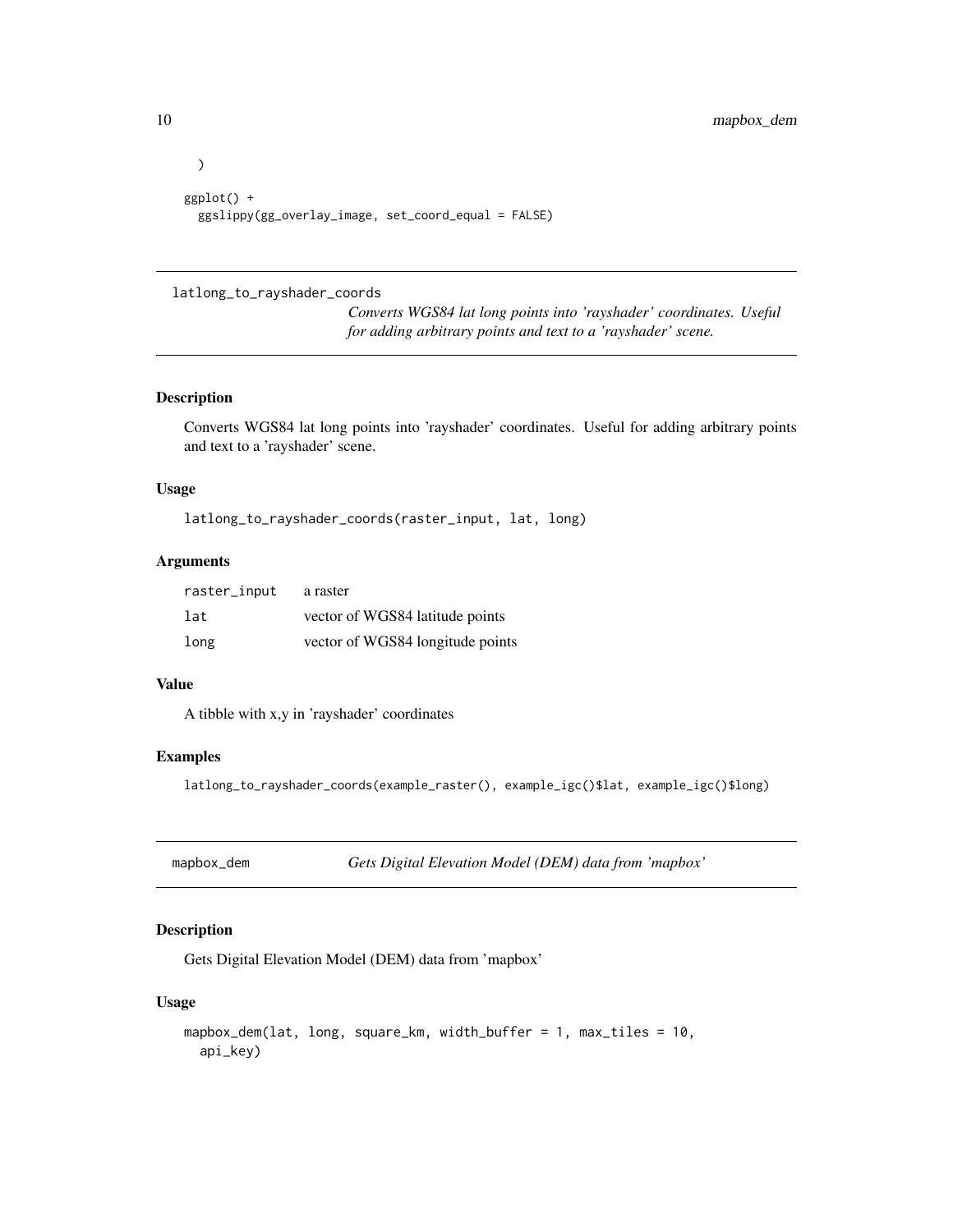## <span id="page-10-0"></span>mapzen\_dem 11

#### Arguments

| lat          | WGS84 latitude. Either a single point to use as the centre for a square_km sized<br>raster, or a vector of track points                                                                                  |
|--------------|----------------------------------------------------------------------------------------------------------------------------------------------------------------------------------------------------------|
| long         | WGS84 longitude. Either a single point to use as the centre for a square_km<br>sized raster, or a vector of track points                                                                                 |
| square_km    | length of one edge the required square area, in km. Ignored if lat and long have<br>length $> 1$                                                                                                         |
| width_buffer | If lat and long have length $> 1$ , used as buffer distance around the provided<br>points in km                                                                                                          |
| max_tiles    | maximum number of map tiles to request. More tiles will give higher resolution<br>scenes but take longer to download. Note that very small numbers of tiles may<br>result in a scene that is not square. |
| api_key      | 'Mapbox' API key                                                                                                                                                                                         |

## Value

a raster with values corresponding to terrain height in metres

## Examples

```
## Not run:
#NOT RUN
#mapbox_dem() requires a 'mapbox' API key
mapbox_key = "YOUR_MAPBOX_API_KEY"
lat = 54.4502651long = -3.1767946
square_km = 20
dem <- mapbox_dem(lat, long, square_km, api_key = mapbox_key)
## End(Not run)
```

| mapzen_dem | Gets Digital Elevation Model (DEM) data from 'mapzen' via 'Amazon |
|------------|-------------------------------------------------------------------|
|            | Public Datasets'                                                  |

## Description

Gets Digital Elevation Model (DEM) data from 'mapzen' via 'Amazon Public Datasets'

```
mapzen_dem(lat, long, square_km, width_buffer = 1, max_tiles = 10)
```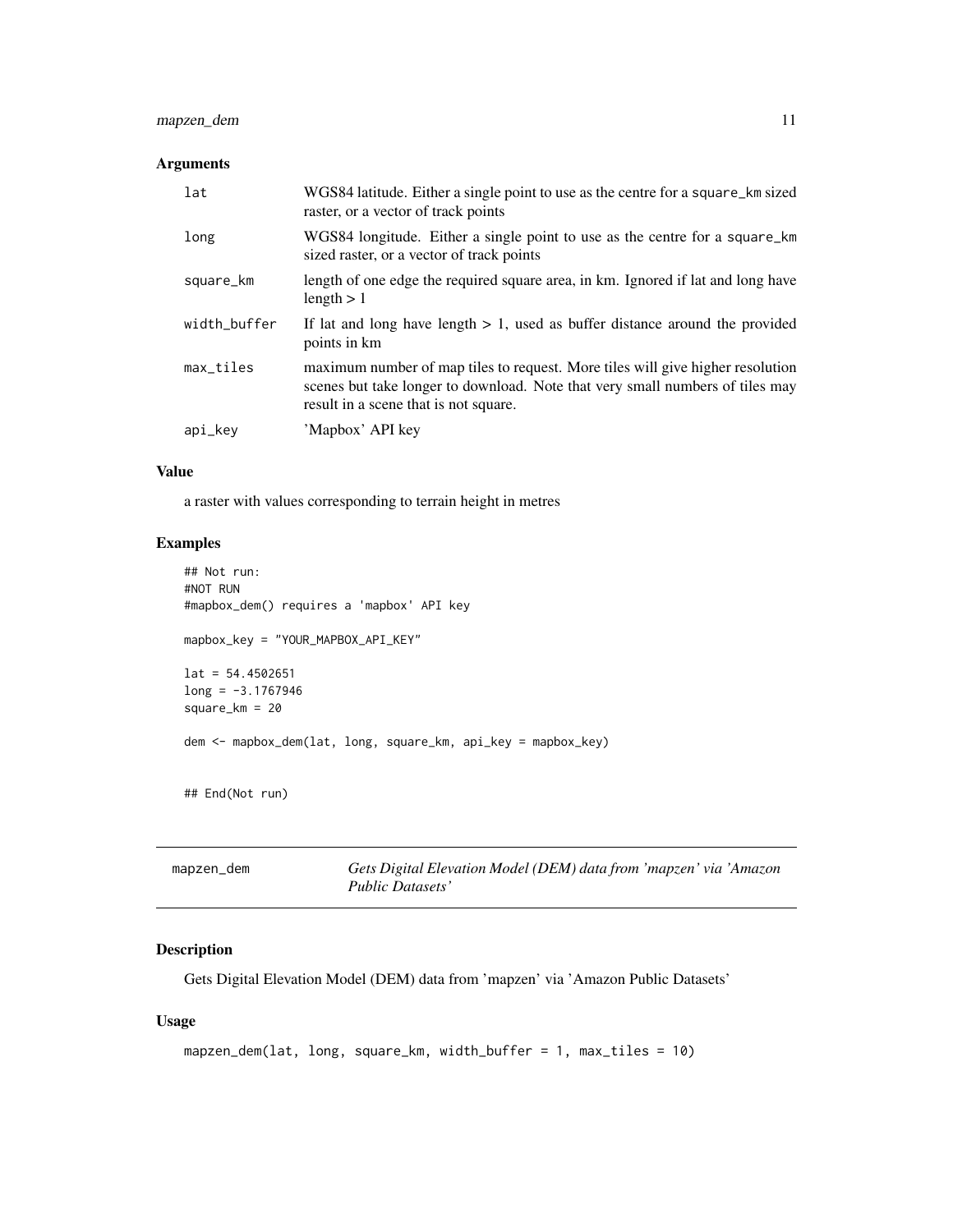## <span id="page-11-0"></span>Arguments

| lat          | WGS84 latitude. Either a single point to use as the centre for a square_km sized<br>raster, or a vector of track points                                                                                  |
|--------------|----------------------------------------------------------------------------------------------------------------------------------------------------------------------------------------------------------|
| long         | WGS84 longitude. Either a single point to use as the centre for a square_km<br>sized raster, or a vector of track points                                                                                 |
| square_km    | length of one edge the required square area, in km. Ignored if lat and long have<br>length $> 1$                                                                                                         |
| width_buffer | If lat and long have length $> 1$ , used as buffer distance around the provided<br>points in km                                                                                                          |
| $max\_tiles$ | maximum number of map tiles to request. More tiles will give higher resolution<br>scenes but take longer to download. Note that very small numbers of tiles may<br>result in a scene that is not square. |

#### Value

a raster with values corresponding to terrain height in metres

#### Examples

```
lat = 54.4502651
long = -3.1767946
square_km = 2
dem <- mapzen_dem(lat, long, square_km, max_tiles = 2)
```

| mosaic files | Stitches together files into a single raster Requires a target directory of   |
|--------------|-------------------------------------------------------------------------------|
|              | files that can be read with raster::raster(), e.g. .asc files, or a directory |
|              | of <i>zip</i> files containing these files                                    |

## Description

Stitches together files into a single raster Requires a target directory of files that can be read with raster::raster(), e.g. .asc files, or a directory of .zip files containing these files

```
mosaic_files(path, extract_zip = FALSE, file_match = ".*.asc",
 zip_file_match = ".*.zip", raster_output_file = "mosaic_out.raster",
 file_crs = NULL, raster_todisk = FALSE)
```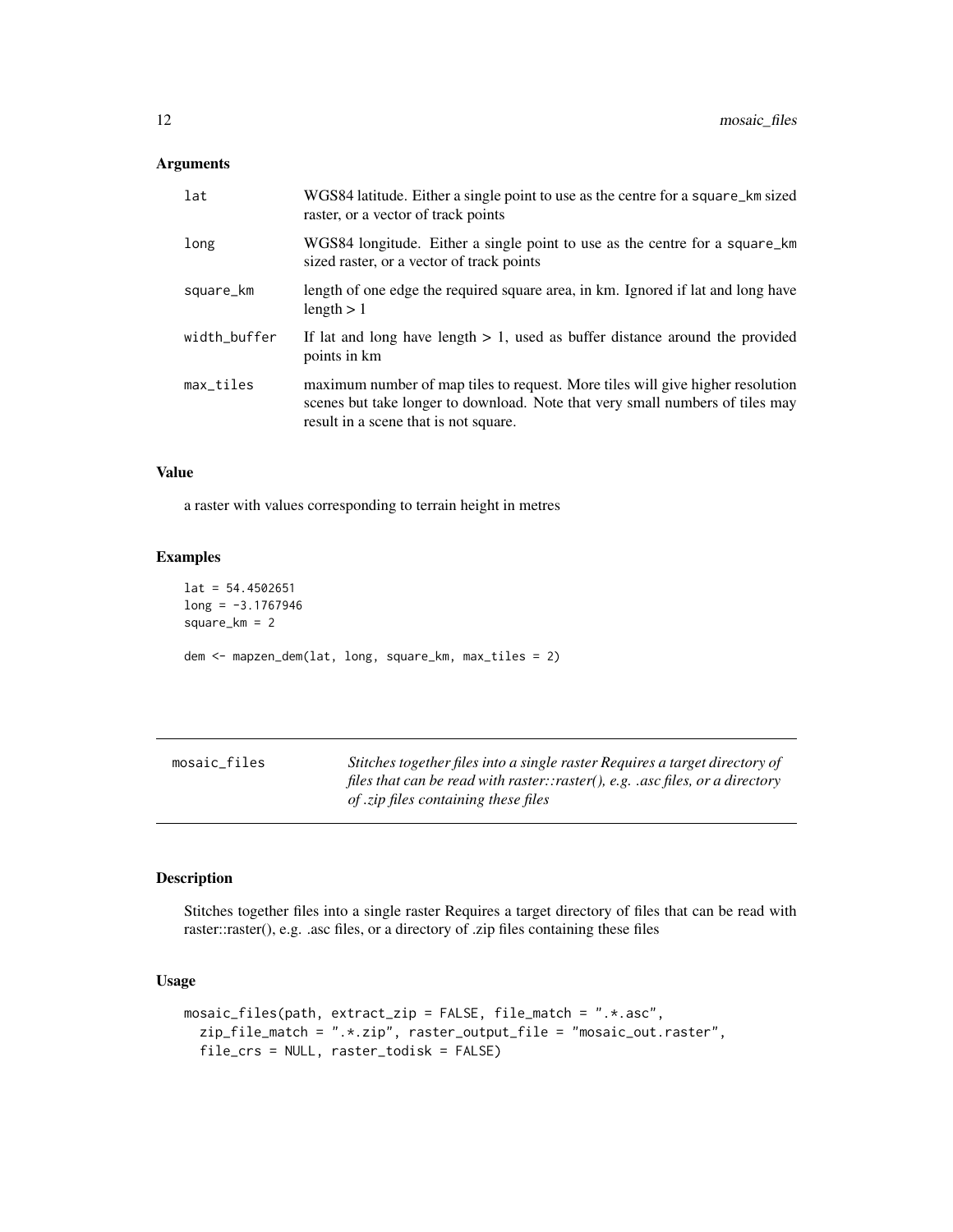## <span id="page-12-0"></span>raster\_zscale 13

#### Arguments

| path               | path to files that are to be stitched together                                             |
|--------------------|--------------------------------------------------------------------------------------------|
| extract_zip        | FALSE to target asc files, TRUE if your asc files are zipped.                              |
| file_match         | regex pattern to match asc files, either in path or in zip files.                          |
|                    | zip_file_match regex pattern to match .zip files                                           |
| raster_output_file |                                                                                            |
|                    | raster file to be created (will overwrite existing files)                                  |
| file_crs           | projection string of the input files. Output will always be WGS84.                         |
| raster_todisk      | Setting TRUE will set raster0ptions (todisk=TRUE), which can help with mem-<br>ory issues. |

## Value

TRUE

## Examples

```
# Merges two small example .asc files of LIDAR data
# from https://environment.data.gov.uk (open government licence)
path_to_files <- system.file("extdata/example_asc", package = "geoviz")
mosaic_files(path_to_files, extract_zip = TRUE, file_crs = "+init=epsg:27700")
raster_mosaic <- raster::raster("mosaic_out.gri")
```

| raster zscale | Approximates the zscale of a raster Digital Elevation Model for |  |  |  |  |  |
|---------------|-----------------------------------------------------------------|--|--|--|--|--|
|               | 'rayshader'                                                     |  |  |  |  |  |

## Description

Approximates the zscale of a raster Digital Elevation Model for 'rayshader'

#### Usage

```
raster_zscale(raster, height_units = "m")
```
#### Arguments

| raster       | A raster object of elevation data values        |
|--------------|-------------------------------------------------|
| height_units | Elevation units of the raster, $c("m", "feet")$ |

## Value

a number to be used as zscale in rayshader::plot\_3d()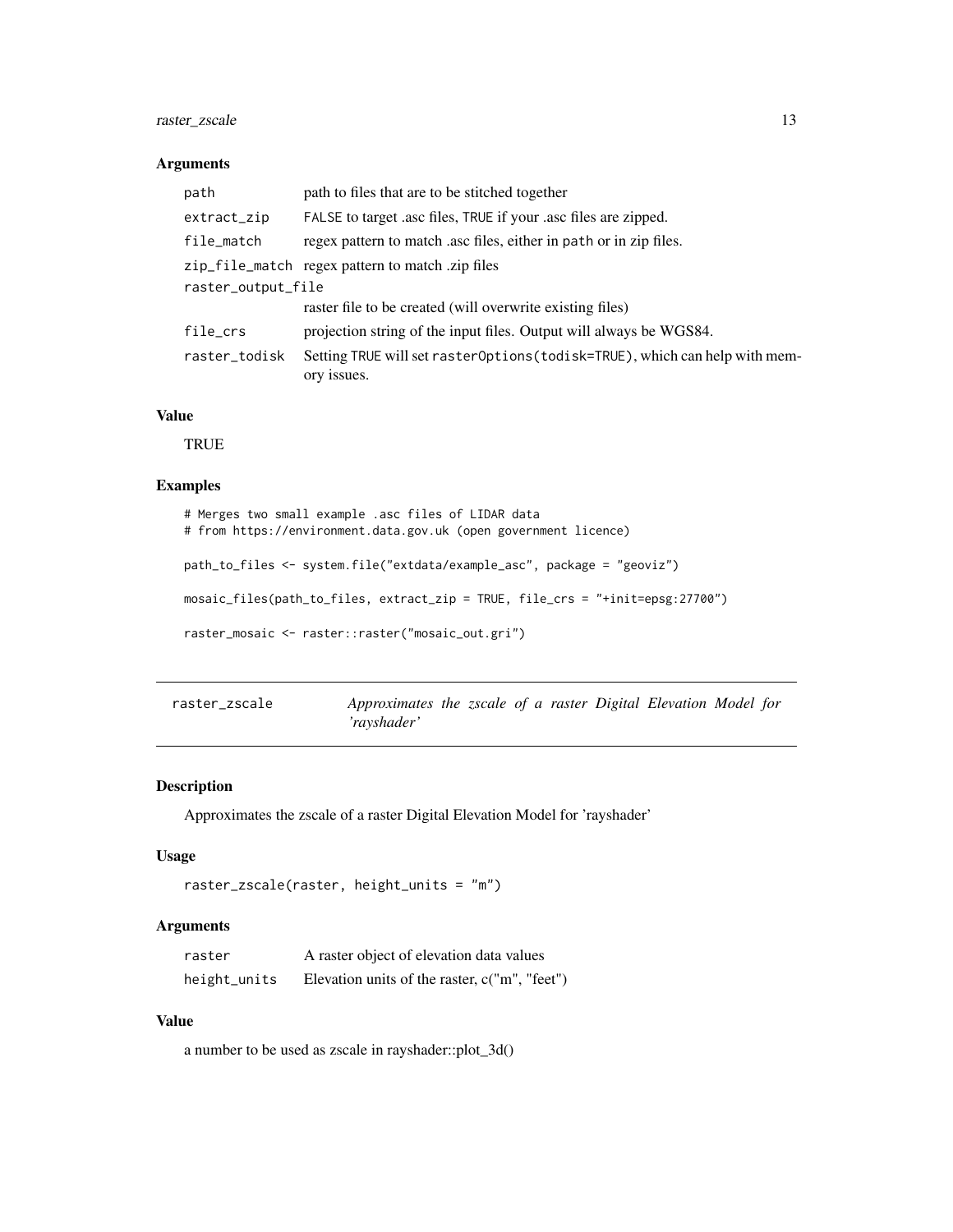## Examples

raster\_zscale(example\_raster())

## read\_igc *Load an IGC file*

## Description

Load an IGC file

## Usage

read\_igc(path)

#### Arguments

path target IGC file

#### Value

a tibble

## Examples

```
igc <- read_igc(system.file("extdata/example.igc", package = "geoviz"))
```

| slippy_overlay | Creates an overlay image from 'Mapbox' or 'Stamen' Maps using the |
|----------------|-------------------------------------------------------------------|
|                | 'slippymath' package                                              |

## Description

Creates an overlay image from 'Mapbox' or 'Stamen' Maps using the 'slippymath' package

```
slippy_overlay(raster_base, image_source = "stamen",
  image_type = "watercolor", max_tiles = 10, api_key,
  return\_png = TRUE, png\_opacity = 0.9)
```
<span id="page-13-0"></span>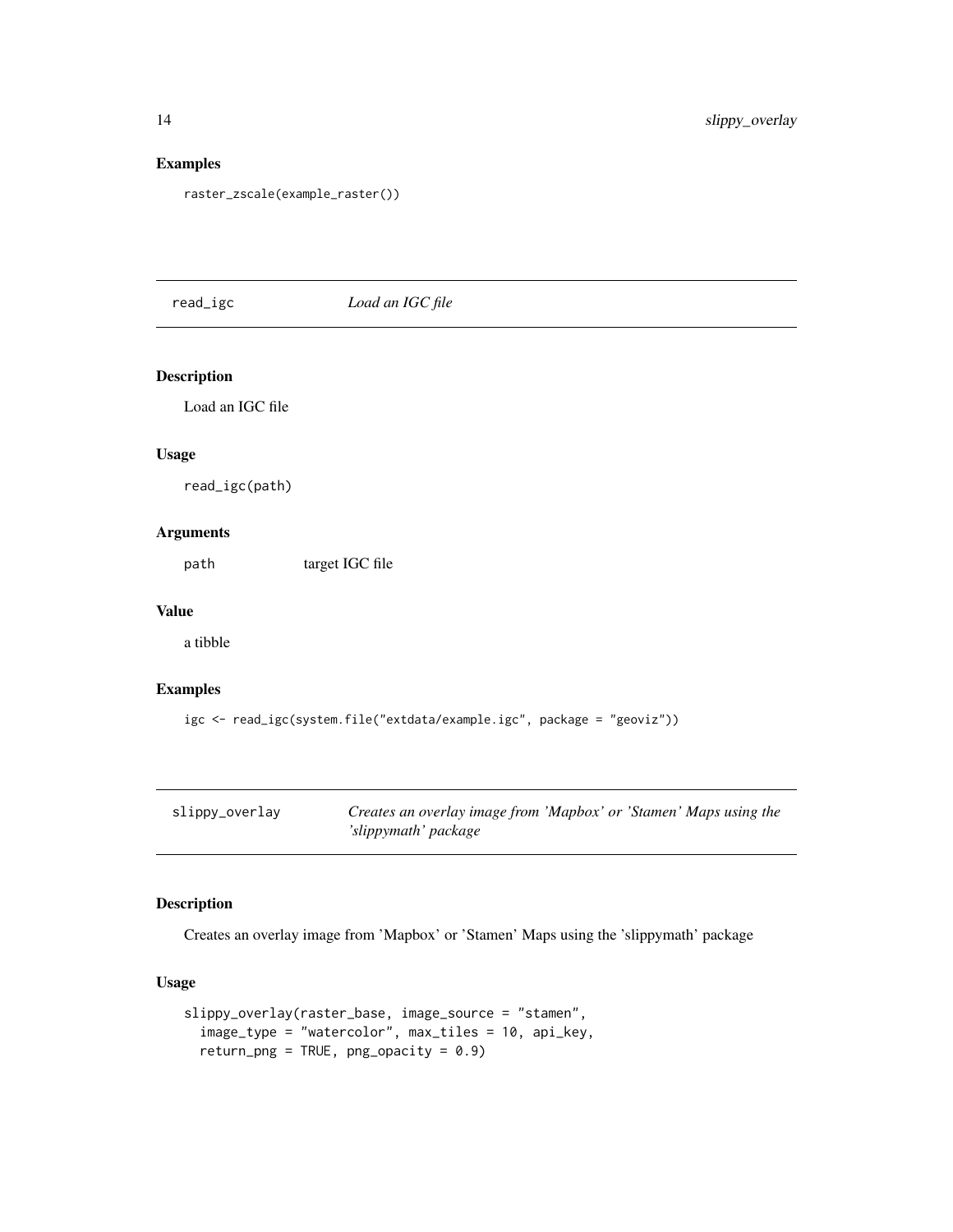## <span id="page-14-0"></span>slippy\_raster 15

#### Arguments

| raster_base  | A raster to use to calculate dimensions for the overlay                                                                                                                                                                                                                                                                                                 |
|--------------|---------------------------------------------------------------------------------------------------------------------------------------------------------------------------------------------------------------------------------------------------------------------------------------------------------------------------------------------------------|
| image_source | Source for the overlay image. Valid entries are "mapbox", "stamen".                                                                                                                                                                                                                                                                                     |
| image_type   | The type of overlay to request. "satellite", "mapbox-streets-v8", "mapbox-terrain-<br>v2", "mapbox-traffic-v1", "terrain-rgb", "mapbox-incidents-v1" (mapbox), "dem"<br>(mapzen) or "watercolor", "toner", "toner-background", "toner-lite" (stamen).<br>You can also request a custom Mapbox style by specifying image_source = "mapbox", image_type = |
| max_tiles    | Maximum number of tiles to be requested by slippymath                                                                                                                                                                                                                                                                                                   |
| api_kev      | API key (required for mapbox)                                                                                                                                                                                                                                                                                                                           |
| return_png   | TRUE to return a png image. FALSE will return a raster                                                                                                                                                                                                                                                                                                  |
| png_opacity  | Opacity of the returned image. Ignored if $return\_png = FALSE$                                                                                                                                                                                                                                                                                         |

## Value

an overlay image for raster\_base

## Examples

```
overlay_image <- slippy_overlay(example_raster(),
  image_source = "stamen",
  image_type = "watercolor",
  max_tiles = 2)
```

| slippy_raster | Creates a square raster centred on any lat long point, or a rectangular |
|---------------|-------------------------------------------------------------------------|
|               | raster surrounding a set of lat long points from 'Mapbox', 'Mapzen'     |
|               | or 'Stamen' Maps using the 'slippymath' package                         |

#### Description

Creates a square raster centred on any lat long point, or a rectangular raster surrounding a set of lat long points from 'Mapbox', 'Mapzen' or 'Stamen' Maps using the 'slippymath' package

```
slippy_raster(lat, long, square_km, width_buffer = 1,
  image_source = "stamen", image_type = "watercolor", max_tiles = 10,
 api_key)
```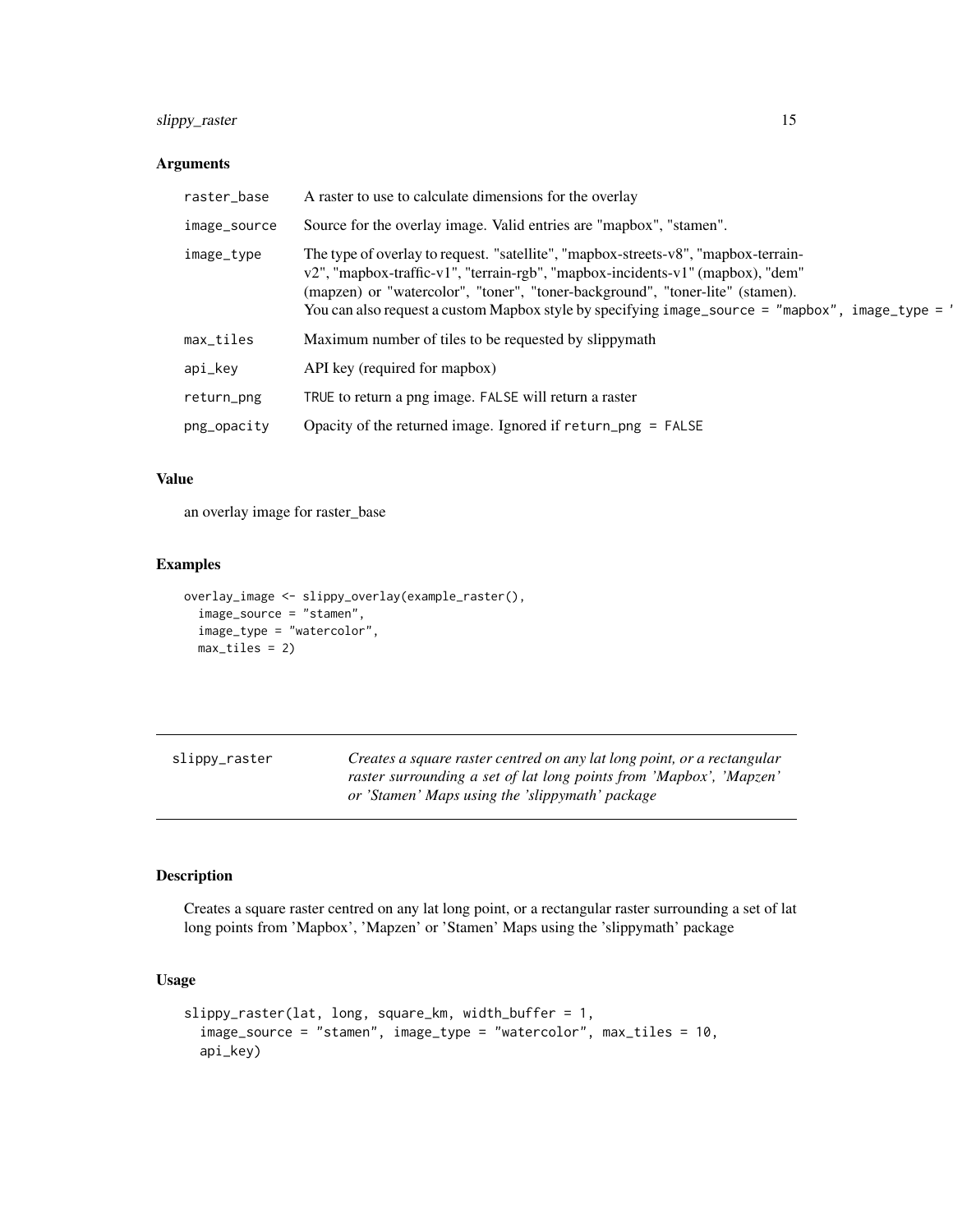## Arguments

| lat          | WGS84 latitude. Either a single point to use as the centre for a square_km sized<br>raster, or a vector of track points                                                                                                       |
|--------------|-------------------------------------------------------------------------------------------------------------------------------------------------------------------------------------------------------------------------------|
| long         | WGS84 longitude. Either a single point to use as the centre for a square_km<br>sized raster, or a vector of track points                                                                                                      |
| square_km    | length of one edge the required square area, in km. Ignored if lat and long have<br>length $> 1$                                                                                                                              |
| width_buffer | If lat and long have length $> 1$ , used as buffer distance around the provided<br>points in km                                                                                                                               |
| image_source | Source for the overlay image. Valid entries are "mapbox", "mapzen", "stamen".                                                                                                                                                 |
| image_type   | The type of overlay to request. "satellite", "mapbox-streets-v8", "mapbox-terrain-<br>v2", "mapbox-traffic-v1", "terrain-rgb", "mapbox-incidents-v1" (mapbox), "dem"<br>(mapzen) or "watercolor", "toner", "terrain" (stamen) |
| max_tiles    | Maximum number of tiles to be requested by 'slippymath'                                                                                                                                                                       |
| api_key      | API key (required for 'mapbox')                                                                                                                                                                                               |

## Value

a rasterBrick image

## Examples

```
lat <- 54.4502651
long <- -3.1767946
square_km <- 1
```

```
overlay_image <- slippy_raster(lat = lat,
 long = long,
 square_km = square_km,
 image_source = "stamen",
 image_type = "watercolor",
 max\_tiles = 5
```